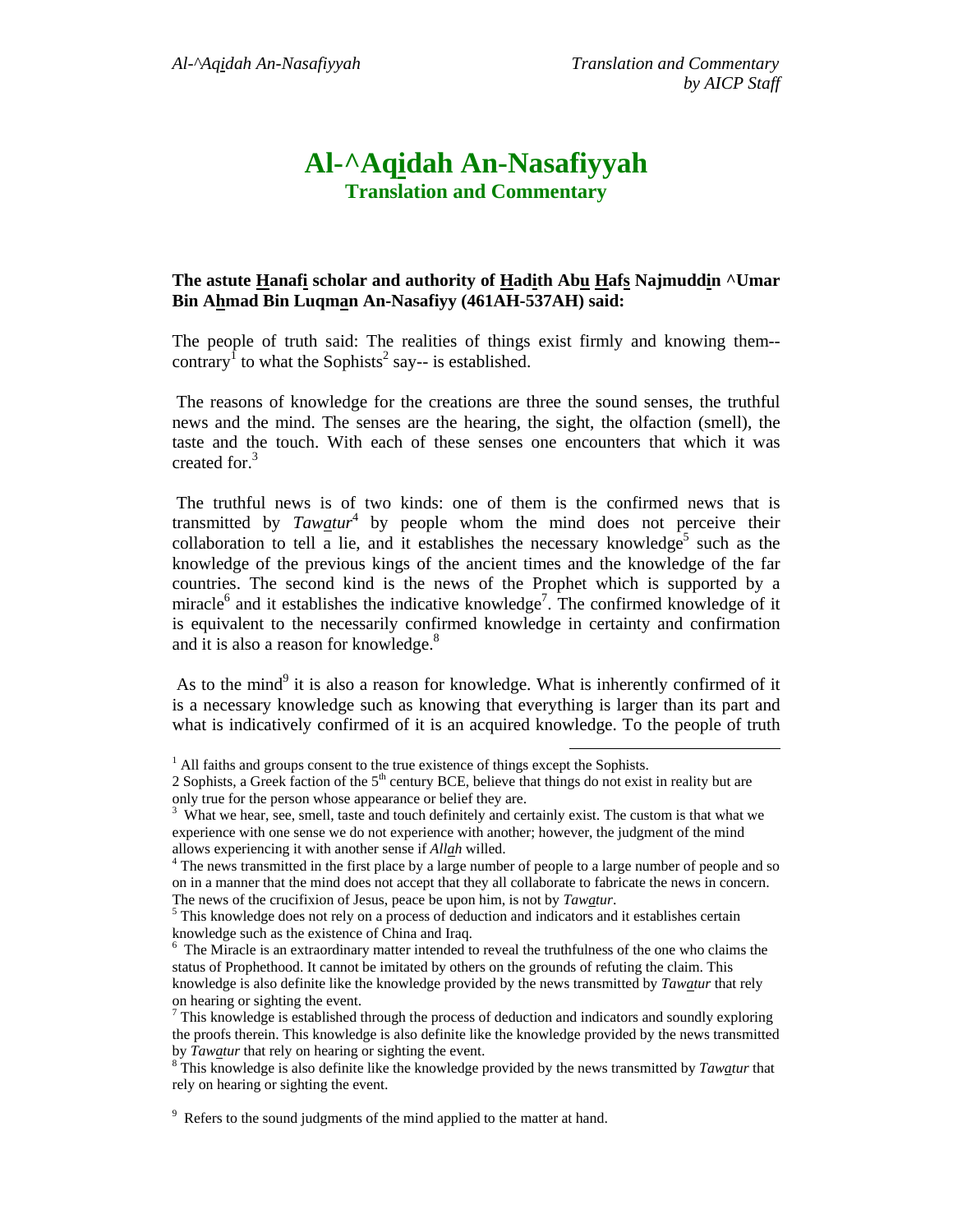inspiration<sup>10</sup> is not among the reasons that establish knowing the truthfulness of a certain thing.

The Universe with all its parts is created since it is composed of entities and qualities<sup>11</sup>. The entities are the things that have a standing of their own and they are either compounded such as the body or not compounded such as the *jawhar*-atom which is the indivisible part<sup>12</sup>. The quality is the thing that does not have a standing of its own but rather exists in bodies and *jawhar*-atoms such as colors, manner of status (attached, detached, mobile, and immobile), tastes and odors.

The creator of the universe is *Allah* who is attributed by being One<sup>13</sup>, without a beginning, Alive, Powerful, Knowledgeable, Hearing, Seeing, Willing. He is not a quality or a body or a *jawhar*-atom or pictured or limited or counted or has parts or composed of parts or ends at a limit. He is not attributed with a kind or resemblance to the creation or being established in a place or being subject to time. Nothing is like Him and nothing escapes His Knowledge and Power. He is attributed with Eternal and Everlasting Attributes<sup>14</sup> that are confirmed to Him. His Attributes are neither His Reality nor other than His Reality<sup>15</sup>. They are Knowledge, Power, Life, *Quwwah*-Power, Hearing, Sight, Will, Doing, Creating, Sustaining, and Speech. He Speaks with an Eternal and Everlasting Speech which is not of the kind of letters and sounds and it is an attribute that negates silence and defect. With it *Allah* Speaks, Orders, Prohibits and Informs.

 The *Qur'an*—the Speech of *Allah* the Exalted—is not created, it is written in our books of *Qur'an*, retained in our hearts, recited with our tongues, heard with our ears and is not incarnated in them.

 Creating16 is an Eternal and Everlasting Attribute of *Allah* and it entails creating the universe and every part of its parts at the time of their existence and, to  $us<sup>17</sup>$ , it is other than what is created.

 The Will is an Eternal and Everlasting Attribute that is confirmed to Him. And seeing *Allah* the Exalted is permissible in the judgment of the mind and must occur as per the conveyed texts and the existent textual proofs establishing that the believers must see *Allah* the exalted in the Hereafter. Hence, He will be seen without a place or direction or facing or ray connection or a distance between the seer and *Allah* the Exalted.

 $10$  The inspiration received by a walivy (a highly upright person) is not among the reasons that establish a definite knowledge and the dream is even less so.<br><sup>11</sup> Entities and Qualities are referred to in Arabic as  $A^{\wedge}$  yan and  $A^{\wedge}$  rate respectively.

<sup>&</sup>lt;sup>12</sup> Jawhar-atom is referred to in Arabic as Jawhar or Al-Jawhar Al-fard and it is the smallest part of the body after which it is indivisible.

<sup>&</sup>lt;sup>13</sup> One means *Allah* has no partners.

<sup>&</sup>lt;sup>14</sup> The Attributes of *Allah* are without beginning or ending, do not change or develop and not similar to the attributes of the creation. Hence, His Life is not with a body and soul and He Hears and Sees

without an ear or a pupil.<br><sup>15</sup> His Attributes are neither attached to Him nor detached from Him, rather they are confirmed to Him and the mind does not perceive the existence of His Reality without His Attributes. We know *Allah* by

<sup>&</sup>lt;sup>16</sup> The Arabic term used in the text is *At-Takwin* which means creating everything the way it is.<sup>17</sup> Refers to the *Maturidivys*.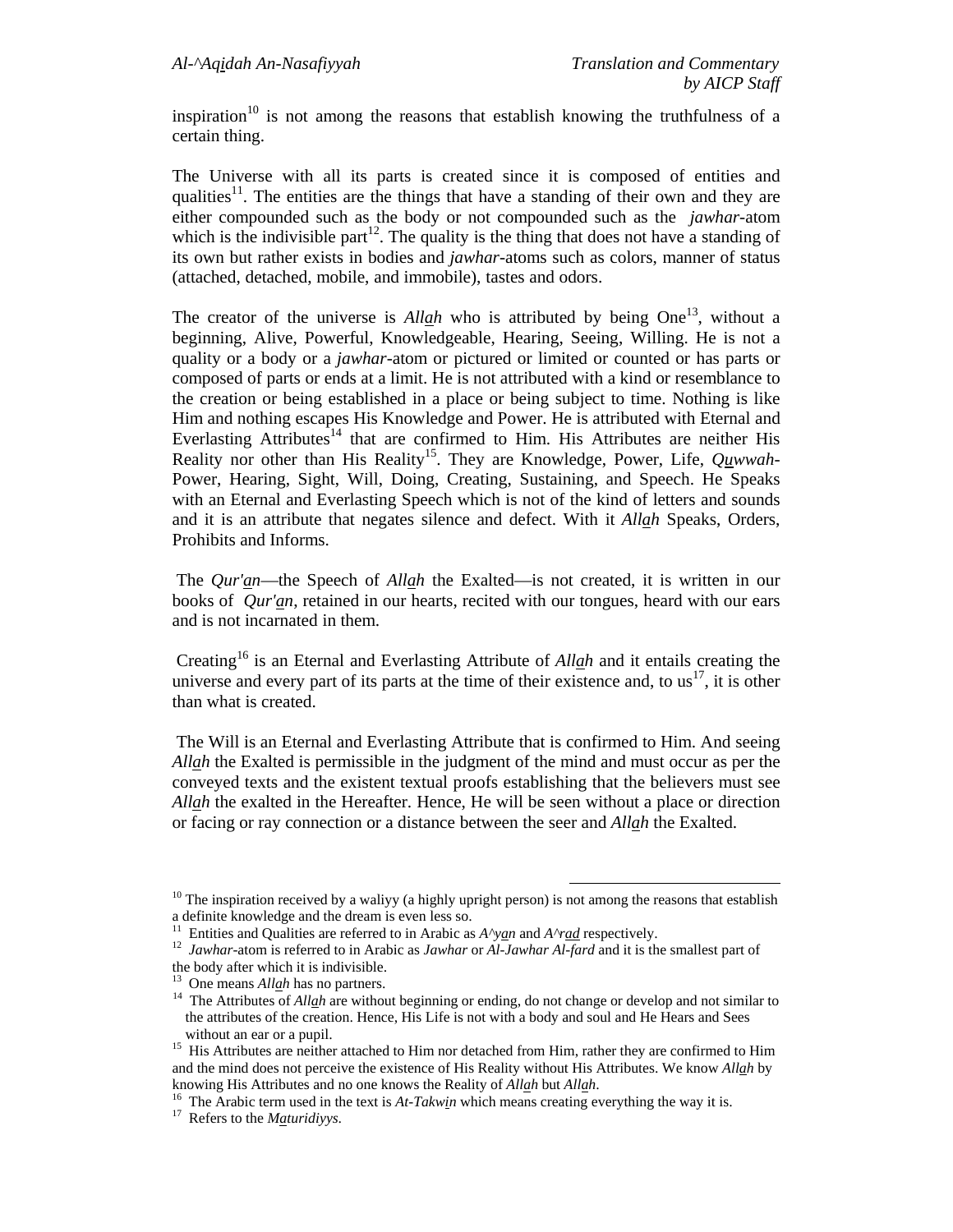*Allah* the Exalted is the Creator of the actions of the slaves be it blasphemy, belief, obedience and disobedience all of which are by His Will, Ruling, Creating and Destining. The slaves do voluntary actions for which they are rewarded or punished and the good among their actions are accepted by *Allah* and the abhorrent among them are not accepted. Ones capability being the actual ability with which the action is done is created at the time of the action. The term capability also applies to the soundness of the causes, instruments and limbs and the accountability is valid due to this capability<sup>18</sup>. The slave is not made accountable for that of which he is not capable. The encountered pain after hitting a human being and the breakage in the glass after a human being breaks it and what is similar to that are all created by *Allah* the Exalted and the slave does not create any of it. The killed person is dead due to the advent of his death time and the death that stands in the dead person is *Allah* 's—the Exalted—creation and the slave has no input whether in creating or acquiring. The death time is one<sup>19</sup>.

 The unlawful is called sustenance and everyone collects his sustenance whether lawful or unlawful. It is not perceived that a person does not consume his sustenance or that other than him consumes it.

*Allah* the Exalted makes whomever He Willed misguided and guides whomever He Willed. What is best for the slave is not obligatory upon *Allah* the Exalted<sup>20</sup>.

 The torture of the grave for the blasphemers and some of the sinful believers and the enjoyments therein for the obedient people and the questioning by *Munkar* and *Nakir* are confirmed by the indications of the conveyed texts. Resurrection is true, Weighing is true, the Book is true, the Questioning is true, the Basin is true, the Bridge is true, Paradise is true, the Fire is true and both are now created and exist and will remain and will not annihilate and their occupants will not annihilate. The enormous sin does not take the slave out of belief and does not make him engaged in blasphemy. *Allah* the Exalted does not forgive that one associates partners with Him and forgives what is less than that among small and enormous sins to whomever He Wills. It is permissible to punish for the small sin and forgive the enormous sin so long one does not legitimize them and legitimizing them is blasphemy. The intercession for the enormous sinners by the Messengers and the choicest ones is confirmed in abundant reports. The enormous sinners among the believers do not stay forever in the Fire even if they die without repentance.

 The belief is to believe in what came from *Allah* the Exalted and to consent to it. As to the doings they inherently increase and the belief does not increase or decrease<sup>21</sup>. Belief and Islam are one and the same and if found in the slave that he believes and consents to it then it is valid for one to say I am a true believer and one ought not to say, 'I am, God willing, a believer<sup>22</sup>.

<sup>&</sup>lt;sup>18</sup> The soundness of the instruments is created before the action rendering the person accountable.

<sup>&</sup>lt;sup>19</sup> Contrary to the saying of *Al-Ka^biyy* of the *Mu^tazilites* who said the killed person has two death times death and being killed.

<sup>20</sup> This statement refutes the *Mu^tazilites* who claim that *Allah* is obligated to do what is best for the slave.

Refers to the fundamental belief and that it does not increase or decrease.

 $22$  This statement reflects either doubt in ones belief which is blasphemous or portrays a delusion of doubt in the case when said to be polite with *Allah* and in such an event it is better for one to not say.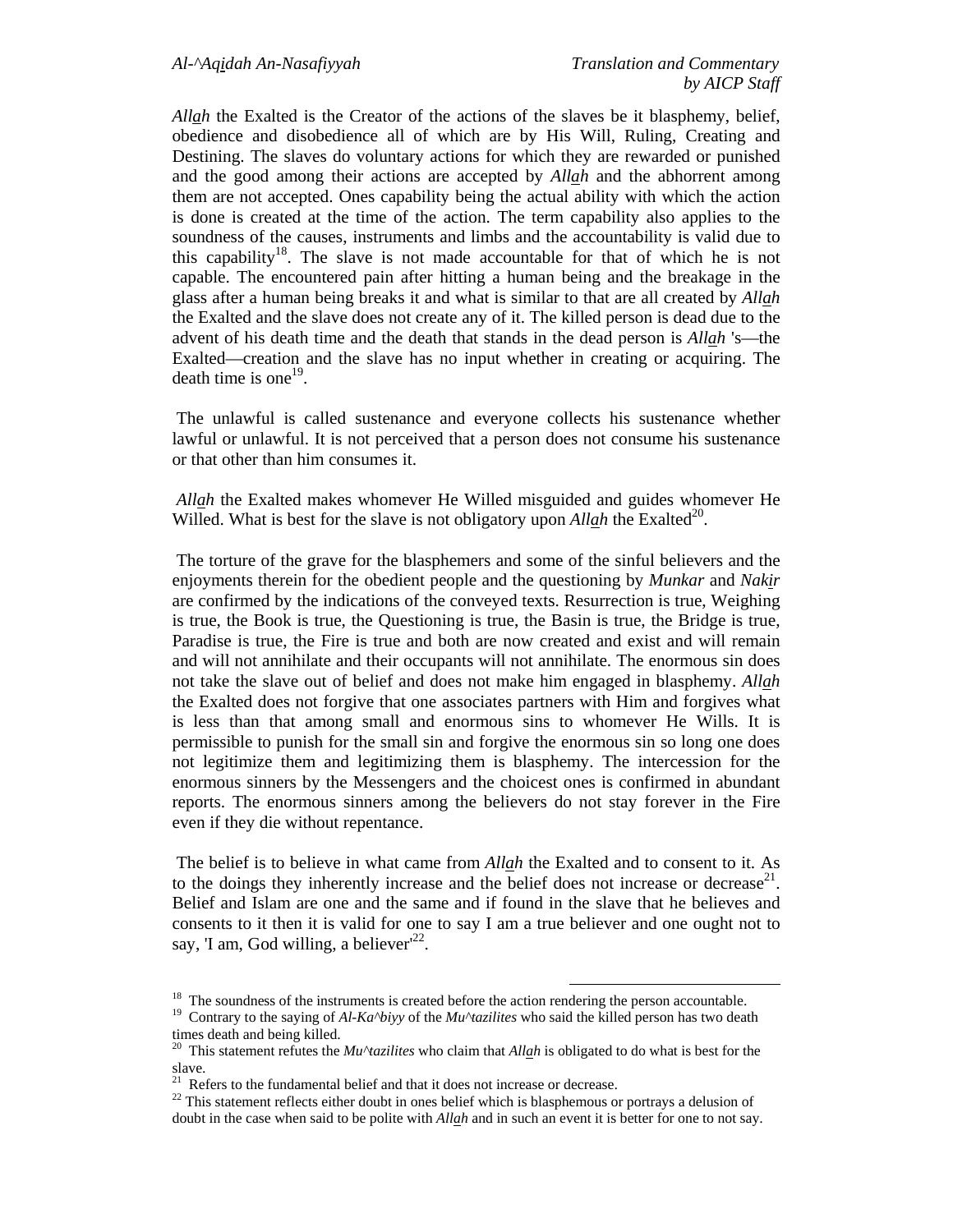The one who appears to have a sound standing may turn and have a bad standing and the one who appears to have a bad standing may turn and have a good standing. The change pertains to having a good and a bad standing, however, Decreeing one to die as a believer or as a blasphemer is an Attribute of *Allah* and *Allah* and His Attributes do not change. $^{23}$ 

 There is a wisdom in sending Messengers and *Allah* the Exalted did send Messengers among humans to humans giving good tidings and warning and elucidating to the people that which they need among the worldly and religious matters and supported the Messengers with miracles that revoke the ordinary course of events.

 The first of the Prophets was Adam, peace be upon him, and the last was Mohammad, *sallallahu ^alayhi wa sallam*. Their numbers were narrated in some sayings attributed to the Prophet; however, it is better to not limit them to a number since *Allah* the Exalted said in *Surah Ghafir, Ayah* 78:

وَلَقَدْ أَرْسَلْنَا رُسُلاً مِّن قَبْلِكَ مِنْهُم مَّن قَصَصْنَا عَلَيْكَ وَمِنْهُم مَّن لَّمْ نَقْصُصْ عَلَيْكَ

The *Ayah* means: we did aforetime send Messengers before you: of them there are some whose story We have related to you, and some whose story We have not related to you.

With specifying a number one is not safe from including with them one who is not among them or excluding from them one who is among them and all of them have been conveying from *Allah* the Exalted and giving advice.

 The best of the Prophets is Mohammad, *sallallahu ^alayhi wa sallam*. The Angels who are the slaves of *Allah* and function by His orders are not attributed with masculinity and femininity. *Allah* the Exalted has books that He sent down unto His Prophets in which He elucidated His orders, prohibitions, promises and threats.

 The Ascension of the Messenger of *Allah*, *sallallahu ^alayhi wa sallam*, while awake and in person, to the sky and to wherever heights of the upper dominion *Allah* willed is true.

The *karamahs* of the *Alwaya'* 24is true, hence, *Allah* reveals the *karamah* for the *waliyy* by revoking the ordinary course of events such as crossing a far distance in a short time and the appearance of food, drink and clothing whenever needed and walking on water and flying in the air and the talking of inanimate bodies and animals and other than that. This happening of the *karamah* stand as a miracle for the Messenger to whom the *karamah* has appeared for a member of his nation revealing that he is a *waliyy*--who will not be a *waliyy* unless he is truthful in his religiosity and his religiosity pertains to consenting to the message of his Messenger.

 The best of the humans after our Prophet, *sallallahu ^alayhi wa sallam*, is *Abu Bakr as-Siddiq* then *^Umar al-Faruq* then *^Uthman Dhun-Nurayn* then *^Aliyy* the one who is accepted, may *Allah* accept the deeds of all of them. Their Caliphate in the

 $^{23}$  If Allah Willed for one to die as a believer or a blasphemer he will die as such and will not change.

<sup>&</sup>lt;sup>24</sup> Plural of *walivy* who is a highly upright Muslim who performs all the obligations and refrains from all the sins and does many supererogatory acts of worship.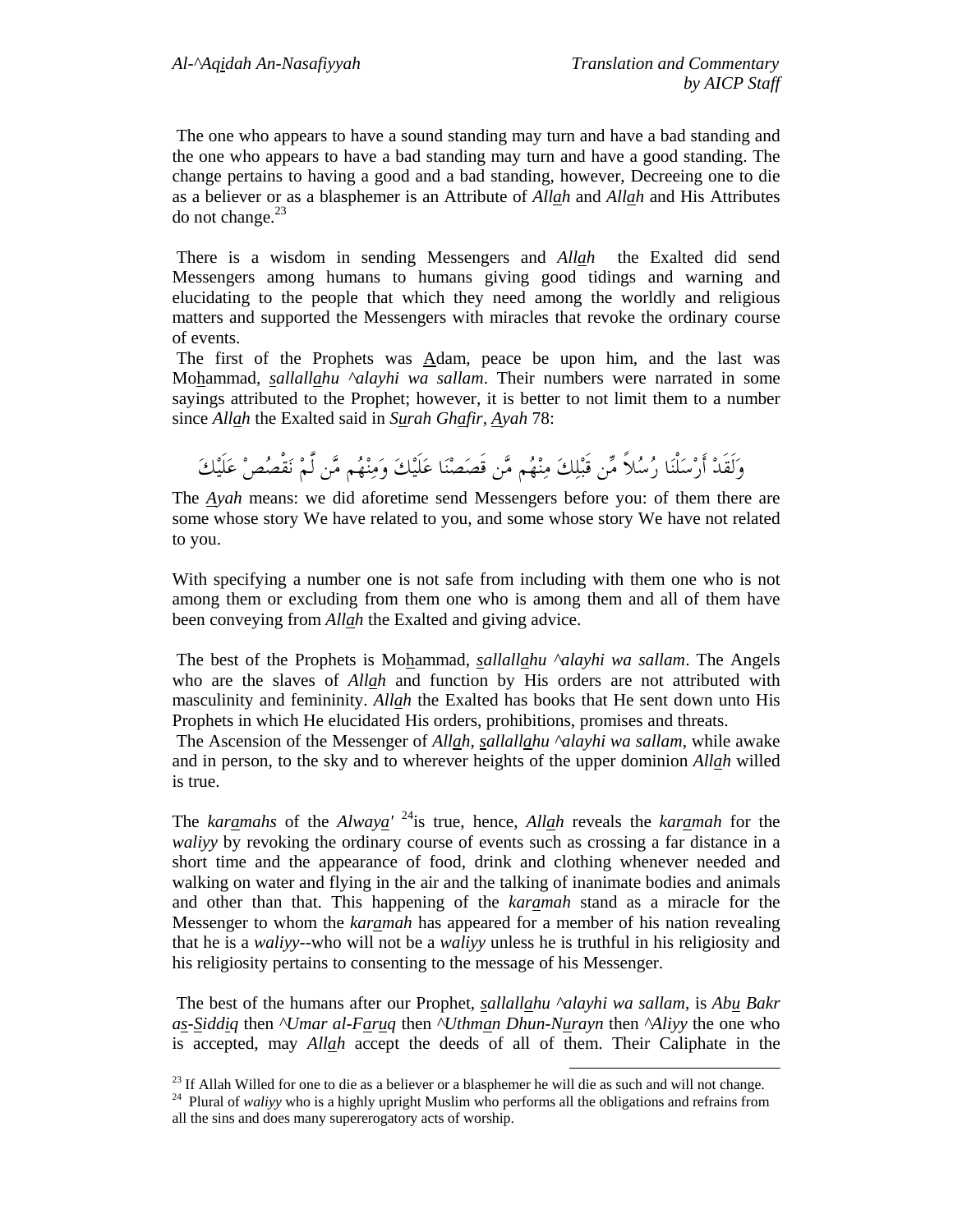aforementioned order is confirmed. The Caliphate<sup>25</sup> lasted thirty years after which came reigns and emirates.

 The Muslims must have an Imam to execute their judgments and enforce their punishments and fortify their borderline cities and equip their armies and collect their Zakat and defeat the invaders, the thieves and the way layers, and to carry out the Friday congregations and feasts and to stop the disputes that occur between the slaves and to accept the testimonies that establish the rights and to conduct the marriage of the young and less privileged who have no guardians and to distribute the spoils and other than that.

 The Imam ought to be apparently present and not be absent in a concealed manner and not be expected to yet appear and must be from the tribe of *Quraysh* and impermissible to be from others. He is not exclusive to the offspring of *Hashim* and the sons of *^Aliyy* may *Allah* accept his deeds. It is not conditional that he would be impeccable<sup>26</sup> or the best of the people of his time. It is conditional that he would be attributed with absolute and complete uprightness and management. He should be capable of leading, and executing the judgments, and protecting the borderlines of the abode of Islam, and giving justice to one who suffered injustice from another. The Imam is not removed due to committing iniquities or injustice<sup>27</sup>.

 It is permissible to pray behind every meritorious and doer of iniquities and the prayer is offered to every meritorious and doer of iniquities who dies. Generally due is the abstinence from mentioning the companions except for what is good<sup>28</sup>.

 We profess the earning of paradise to the Ten to whom the Prophet, *sallallahu ^alayhi wa sallam*, gave the good tidings of having earned paradise. We believe in wiping over the *khuff*-footgear while traveling and in the city of dwelling. We do not deem unlawful to drink the date-soaked water $^{29}$ .

 Categorically, no *waliyy* attains to the status of the Prophets and the slave does not reach a stage whereby he will be relieved of obligations and prohibitions. The texts of the Book and the sayings of the Prophet are to be taken as per their apparent meanings<sup>30</sup> and reverting to other meanings claimed by the people of *al-Batin*<sup>31</sup>is an act of atheism and rejecting the texts is blasphemous. Deeming a sin lawful is blasphemous and being negligent of its proper judgment<sup>32</sup> is blasphemous and mocking the rules of the religion is blasphemous and despairing of the Mercy of *Allah* the Exalted is blasphemous and consenting to safety from the punishment of *Allah*33 is blasphemous and believing a Soothsayer who tells one about the unforeseen is blasphemous.

<sup>&</sup>lt;sup>25</sup> Refers to the Rightly Guided Caliphate which ended by the Caliphate of  $Al-Hasan bin <sup>26</sup>Al<sub>2</sub>$ .<br><sup>26</sup> The Imam may commit sins.<br><sup>27</sup> Contrary to *Sayyid Qutb* who calls for removing him and declares him as a bla

<sup>&</sup>lt;sup>28</sup> It is permissible though to mention a due warning against one of them as the Prophet did.<br><sup>29</sup> It is permissible to drink *Nabidh at-Tamr* before it becomes intoxicating.

<sup>&</sup>lt;sup>30</sup> This means it is not permissible to ascribe meanings to the religious texts of *Qur'an* and *Hadith* different from the apparent without intellectual or textual proofs that necessitate inferring a different meaning.<br> $31$  The people of *al-Batin* claim there are concealed esoteric and intrinsic meanings to the texts.

<sup>&</sup>lt;sup>32</sup> That is to deem the sins not punishable or judge a commonly well known enormous sin as minor.

<sup>&</sup>lt;sup>33</sup> To believe *Allah* does not forgive sins for any one and does not punish any one.